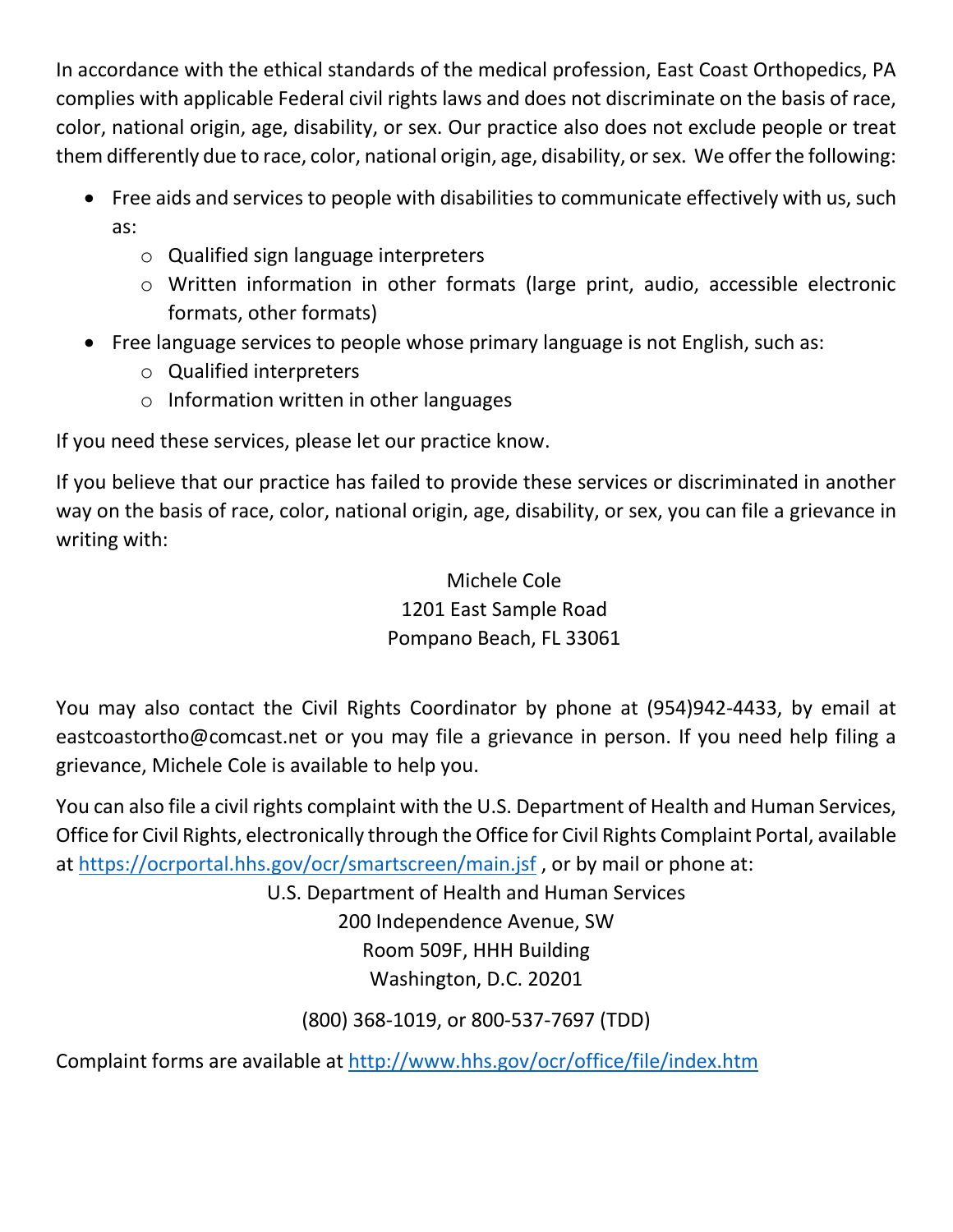# Spanish:

ATENCIÓN: si habla español, tiene a su disposición servicios gratuitos de asistencia lingüística. Llame al 1-954-942-4433.

# French Creole:

ATANSYON: Si w pale Kreyòl Ayisyen, gen sèvis èd pou lang ki disponib gratis pou ou. Rele 1- 954-942-4433.

# Vietnamese:

CHÚ Ý: Nếu bạn nói Tiếng Việt, có các dịch vụ hỗ trợ ngôn ngữ miễn phí dành cho bạn. Gọi số 1-954-942-4433.

## Portuguese:

ATENÇÃO: Se fala português, encontram-se disponíveis serviços linguísticos, grátis. Ligue para 1-954-942-4433.

# Chinese:

注意:如果您使用繁體中文,您可以免費獲得語言援助服務。請致電1-954-942-4433.

# French:

ATTENTION : Si vous parlez français, des services d'aide linguistique vous sont proposés gratuitement. Appelez le 1-954-942-4433 .

## Tagalong:

PAUNAWA: Kung nagsasalita ka ng Tagalog, maaari kang gumamit ng mga serbisyo ng tulong sa wika nang walang bayad. Tumawag sa 1-954-942-4433.

## Russian:

ВНИМАНИЕ: Если вы говорите на русском языке, то вам доступны бесплатные услуги перевода. Звоните 1-954-942-4433.

# Arabic:

3344-249-459-1. ملحوظة: إذا كنت تتحدث اذكر اللغة، فإن خدمات المساعدة اللغوية تتوافر لك بالمجان. اتصل برقم

## Italian:

ATTENZIONE: In caso la lingua parlata sia l'italiano, sono disponibili servizi di assistenza linguistica gratuiti. Chiamare il numero 1-954-942-4433 .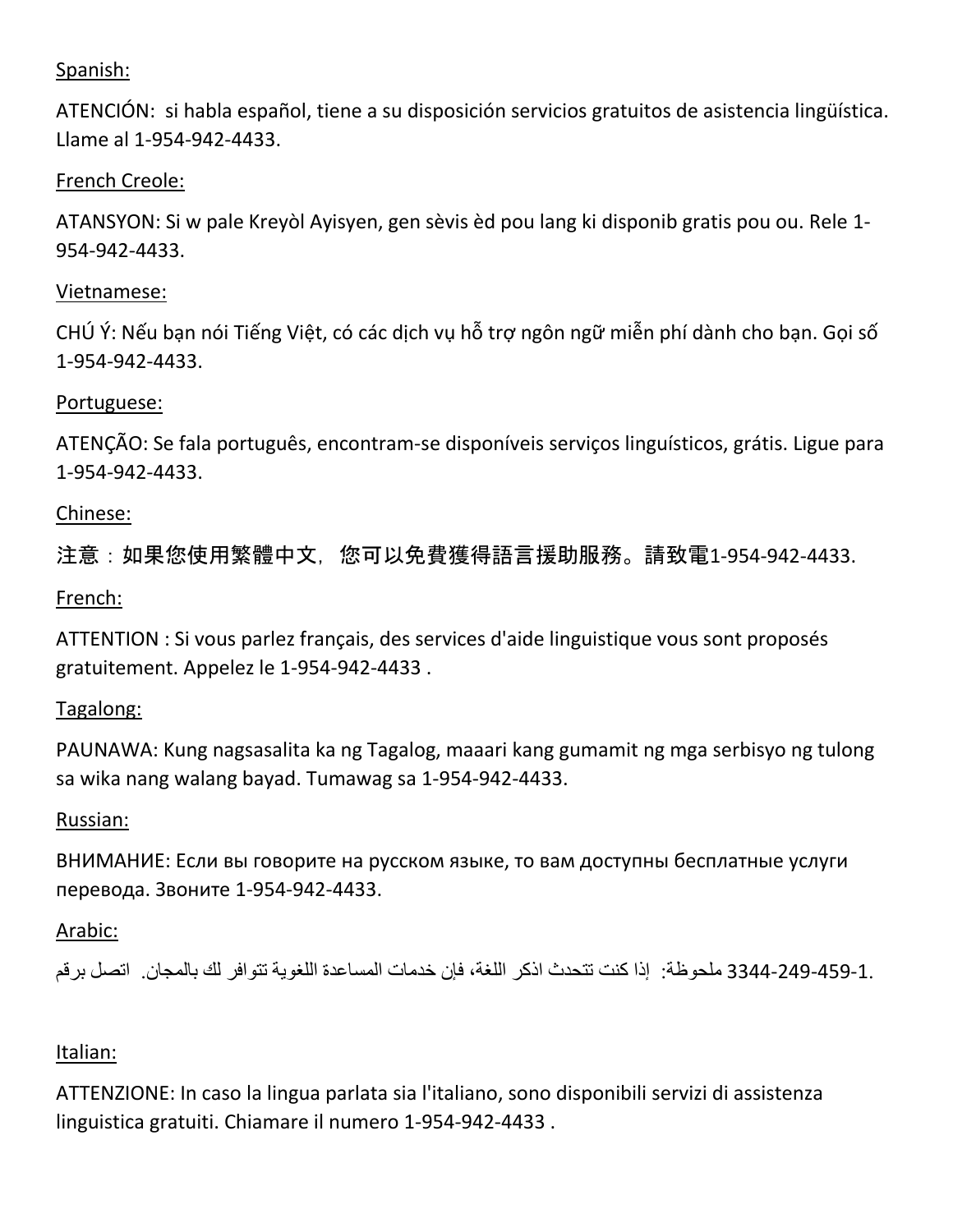# German:

ACHTUNG: Wenn Sie Deutsch sprechen, stehen Ihnen kostenlos sprachliche Hilfsdienstleistungen zur Verfügung. Rufnummer: 1-954-942-4433 .

Korean:

주의: 한국어를 사용하시는 경우, 언어 지원 서비스를 무료로 이용하실 수 있습니다. 1- 954-942-4433 번으로 전화해 주십시오.

# Polish:

UWAGA: Jeżeli mówisz po polsku, możesz skorzystać z bezpłatnej pomocy językowej. Zadzwoń pod numer 1-954-942-4433 .

# Gujarati:

યુના: જો તમે @જરાતી બોલતા હો, તો િન:@લ્કુ ભાષા સહાય સેવાઓ તમારા માટ@ ઉપલબ્ધ છ. ફોન **કરો** 1-954-942-4433.

# Thai:

เรียน: ถ้าคุณพูดภาษาไทยคุณสามารถใช้บริการช่วยเหลือทางภาษาได้ฟรีโทร 1-954-942-4433.